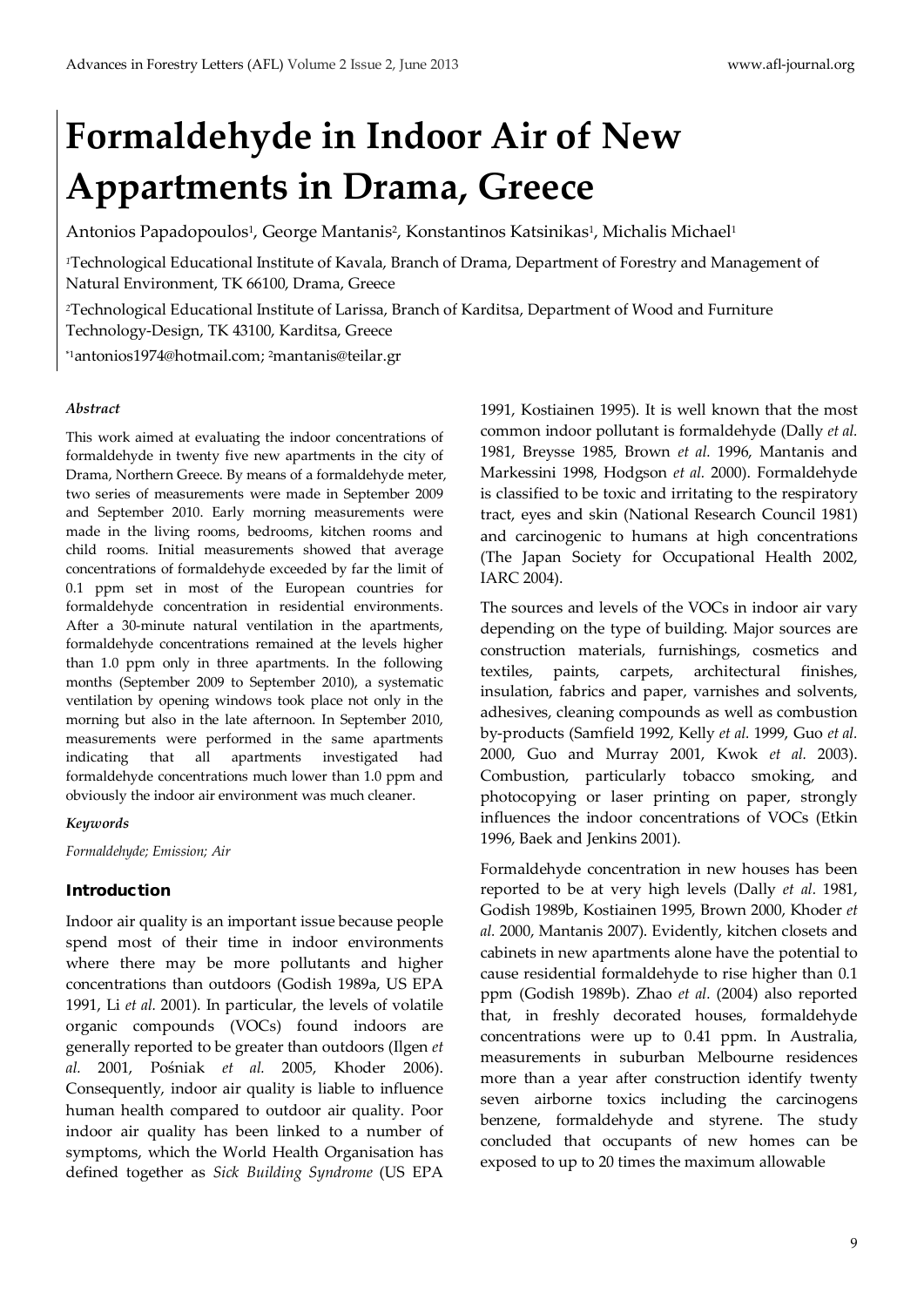limits of indoor air toxics (Brown 2000). The measurements indicated that long-term indoor air pollution is likely from new building materials emitting formaldehyde such as manufactured woodbased panels used principally in flooring, furniture and cabinets. Menteşe and Güllü (2006) reported that formaldehyde concentration inside homes, although averaged at around 0.06 ppm, rise in some residences as high as 0.71 ppm depending upon indoor and outdoor temperature, room age of house and density of the plywood furniture. Khoder *et al.* (2000) found that in new flats, the maximum formaldehyde concentration was up to 0.35 ppm in residential homes in Cairo and noted that air temperature, relative humidity and age of the flat were the main factors affecting the emission and concentration of formaldehyde. Minami *et al.* (2002) reported that in a new private house, formaldehyde concentrations ranged in between 0.07 and 0.23 ppm during the first months, while natural ventilation by opening windows was effective to lower the formaldehyde concentration in the indoor air.

Previous studies on indoor air quality in Greece have focused on volatile organic compounds and formaldehyde in schools and occupational environments (Tsitouridou and Papachristou 1991, Siskos *et al.* 2001, Synnefa *et al.* 2003, Valavanidis and Vatista 2006). Therefore, there is a lack of information on the indoor air formaldehyde levels in new houses and apartments in Greece. This study thus aimed at the reduction of that lack by evaluating the indoor concentrations of formaldehyde in thirty brand new apartments.

## Materials and Methods

Formaldehyde measurements in the indoor air were made in twenty five brand new apartments in the city of Drama, Greece. The apartments had been very recently occupied (one to three months already) by their residents and were freshly painted. The majority of materials, i.e. cabinets, closets, buffets, were all made of melamine paper or veneer laminated particleboard or fibreboard panels. Most of the insulation materials, carpets and fabrics were also brand new. Indoor air formaldehyde measurements were made in the following areas: (a) living room, (b) bedroom, (c) kitchen cabinets and (d) child room.

A formaldehyde metermodel Triple Plus+ was used in this study with which it was possible to estimate formaldehyde concentrations of indoor air with a relatively limited accuracy. Before each measurement,

a calibration of the meter was taking place in the outdoor environment, where the formaldehyde concentration was zero.

For the measurements, the meter was turned on for three minutes and the formaldehyde concentration in each room (in parts per million, ppm) was recorded. In addition, a temperature meter was used to record the air temperature during each measurement. The temperature inside each cabinet was also measured.

Two series of formaldehyde measurements were carried out in this work. The first series of measurements was made in September 2009. Attention was given so that a set of measurements was made during early morning hours prior to any ventilation within the apartments. Following, windows were kept open in each apartment for a ventilation time of 30 minutes and after that a second set of measurements was taken. In the next six months (September 2009 to September 2010), occupants were advised to undertake systematic ventilation every day in the new apartments not only in the morning but also in the late afternoon. In addition, no smoking occurred within the apartments. In September 2010, the second series of formaldehyde measurements was carried out likewise in the selected apartments, as described above.

## Results and Discussion

Table 1 summarises the results obtained in September 2009. Measurements revealed that formaldehyde concentrations in all rooms were at high levels (>1.0 ppm). It becomes obvious that these levels exceed by far the limit of 0.1 ppm set in most of the European countries for formaldehyde concentration in residential environments. More specifically, for the measurements made in living rooms, in 14 apartments (56%) formaldehyde concentrations ranged from 1 to 2 ppm. In the other rooms the situation was even worse, since in 23 measurements made in bedroom and kitchen (92%), formaldehyde concentrations ranged from 1 to 2 ppm. Similar results were obtained from the measurements made in child room.

Following the first set of measurements, a 30-minute natural ventilation by opening windows took place in the apartments. A remarkable decrease in the concentrations of formaldehyde was noted. For bedrooms, in only 3 apartments, formaldehyde concentrations were found ranging from 1 to 2 ppm. In the rest (22), formaldehyde concentrations were lower than 1 ppm, while in 13 of them, a zero concentration was measured. Similarly, for living rooms, kitchen rooms and child rooms, in all 25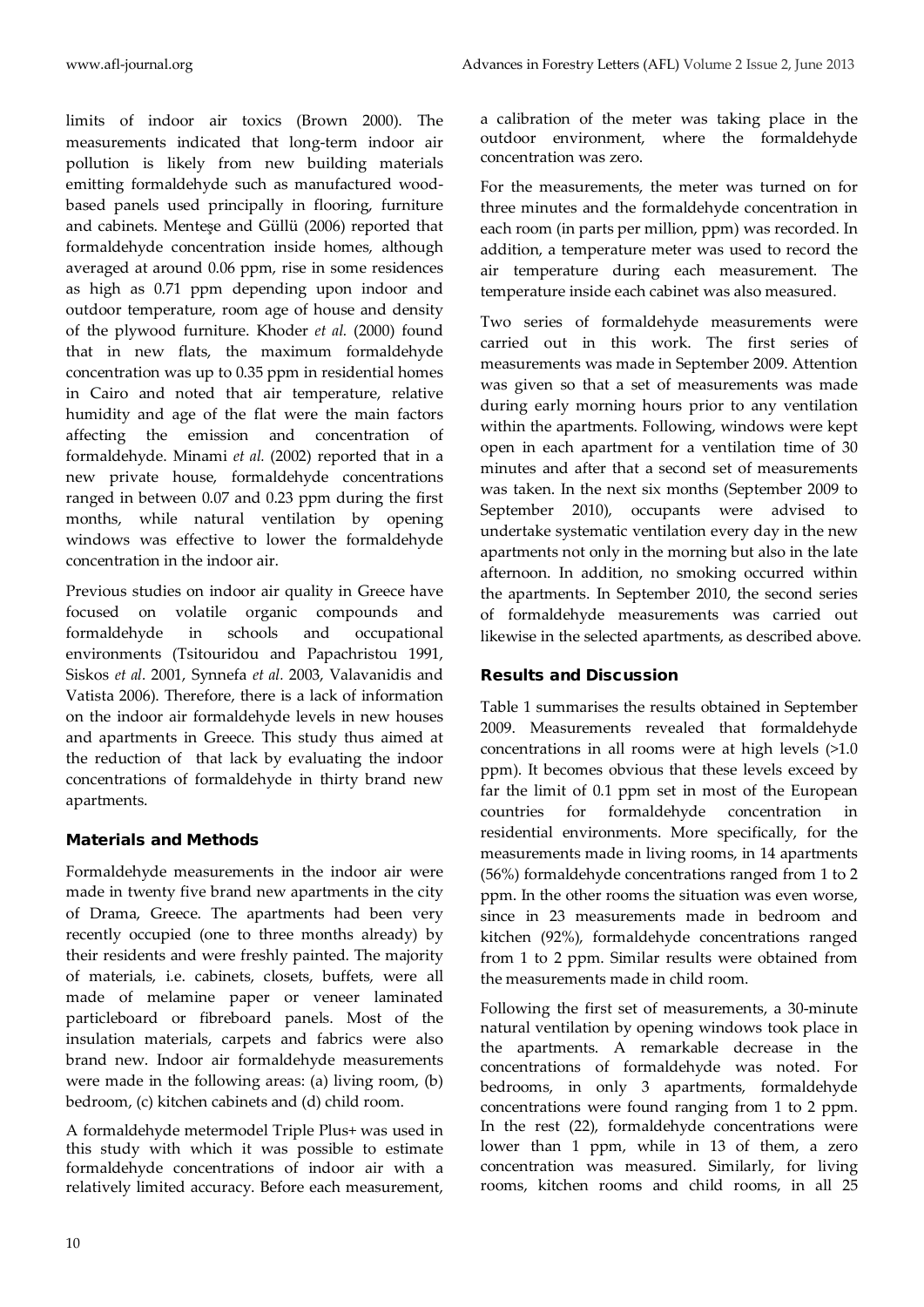apartments, formaldehyde concentrations were lower than 1 ppm, 18 of which zero concentration was measured.

The results obtained in September 2010 are shown in Table 2. It has to be mentioned that systematic daily ventilation was carried out in the apartments throughout the period September 2009 to September 2010. Indoor air formaldehyde concentrations in living rooms and bedrooms dropped down dramatically, in most cases at levels below 1 ppm. More specifically, for the measurements made in kitchen rooms, in 6 apartments (24%) formaldehyde concentrations ranged from 1 to 2 ppm. In the other rooms, the situation was even better, since in 21 measurements made in bedrooms (84%), formaldehyde concentrations ranged from 1 to 2 ppm. Similar results were obtained from the measurements made in child rooms and living rooms. Zero formaldehyde concentrations were recorded in the mentioned areas in all of the 25 apartments after a 30-minute natural ventilation. It is apparent that the results obtained in September 2009 show a much cleaner environment in all rooms investigated in these new apartments, as compared with the results of Table 1.

TABLE 1 FORMALDEYDE CONCENTRATIONS IN INDOOR AIR OF 25 NEW APPARTMENTS (AS IN SEPTEMBER 2009)

| Area         | $< 1$ ppm                                              | $1 - 2$ ppm |
|--------------|--------------------------------------------------------|-------------|
|              | Before ventilation (avg. temperature $25.8^{\circ}$ C) |             |
| Living room  | 11                                                     | 14          |
| Bedroom      |                                                        | 23          |
| Kitchen room | 2                                                      | 23          |
| Child room   | 3                                                      | 22          |
|              | After ventilation (avg. temperature 23.90C)            |             |
| Living room  | 25                                                     |             |
| Bedroom      | 22                                                     | 3           |
| Kitchen room | 25                                                     |             |
| Child room   | 25                                                     |             |

| TABLE 2 FORMALDEYDE CONCENTRATIONS IN INDOOR AIR |
|--------------------------------------------------|
| OF 25 NEW APPARTMENTS (AS IN SEPTEMBER 2010)     |

| Area         | $< 1$ ppm                                     | $1 - 2$ ppm |
|--------------|-----------------------------------------------|-------------|
|              | Before ventilation (avg. temperature 18.9 °C) |             |
| Living room  | 23                                            |             |
| Bedroom      | 21                                            |             |
| Kitchen room | 19                                            |             |
| Child room   | 23                                            | 2           |
|              | After ventilation (avg. temperature 16.30C)   |             |
| Living room  | 25                                            |             |
| Bedroom      | 25                                            |             |
| Kitchen room | 25                                            |             |
| Child room   | 25                                            |             |

### Conclusions

It was found that indoor air formaldehyde concentrations in 25 brand new apartments in Drama,

Greece were exceptionally high. In most cases, concentrations exceeded by far the level of 1 ppm. Although this phenomenon is quite common in new houses, the formaldehyde levels observed in this work are extraordinarily high exceeding by far the established non-occupational limits. Moreover, it is concluded that systematic ventilation by opening windows in new apartments on a daily basis can lower formaldehyde concentrations dramatically after a period of six months.

In addition, this work is helpful local customers being informed about the facts that:

- melamine paper or veneer laminated woodbased panels (and subsequently furniture products) of classes E1 and E0 emit much lesser amounts of formaldehyde, and therefore special attention should be given in the course of new apartments furnished,
- $\triangleright$  natural ventilation of rooms in brand new apartments is necessary, especially in the summer when high temperatures favour formaldehyde emission, and
- $\triangleright$  smoking inside the new houses should be avoided.

#### **REFERENCES**

- Baek, S.O. and Jenkins, R.A. "Performance evaluation of simultaneous monitoring of personal exposure to environmental tobacco smoke and volatile organic compounds". Indoor and Built Environment, 10 (2001): 200-208.
- Breysse, P.A. "The office environment: How dangerous? In: Indoor Air, Vol. 3. Sensory and Hyperreactivity Reactions to Sick Buildings". Stockholm, Swedish Council for Building Research, pp. 315-320, 1985.
- Brown, S. "New home owners breathe toxic cocktail". Media release ref. 2000/257, 2000.
- Brown, V., Crump, D. and Gavin, M. (1996) " Indoor air quality in homes: the Building Research Establishment Indoor Environment Study". In: BRE report BR 299, Building Research Establishment, UK.
- "Commonwealth Scientific and Industrial Research Organisation (CSIRO), Australia". In: website http://www.csiro.au/files/mediarelease/mr2000/Prtoxichr ome.htm.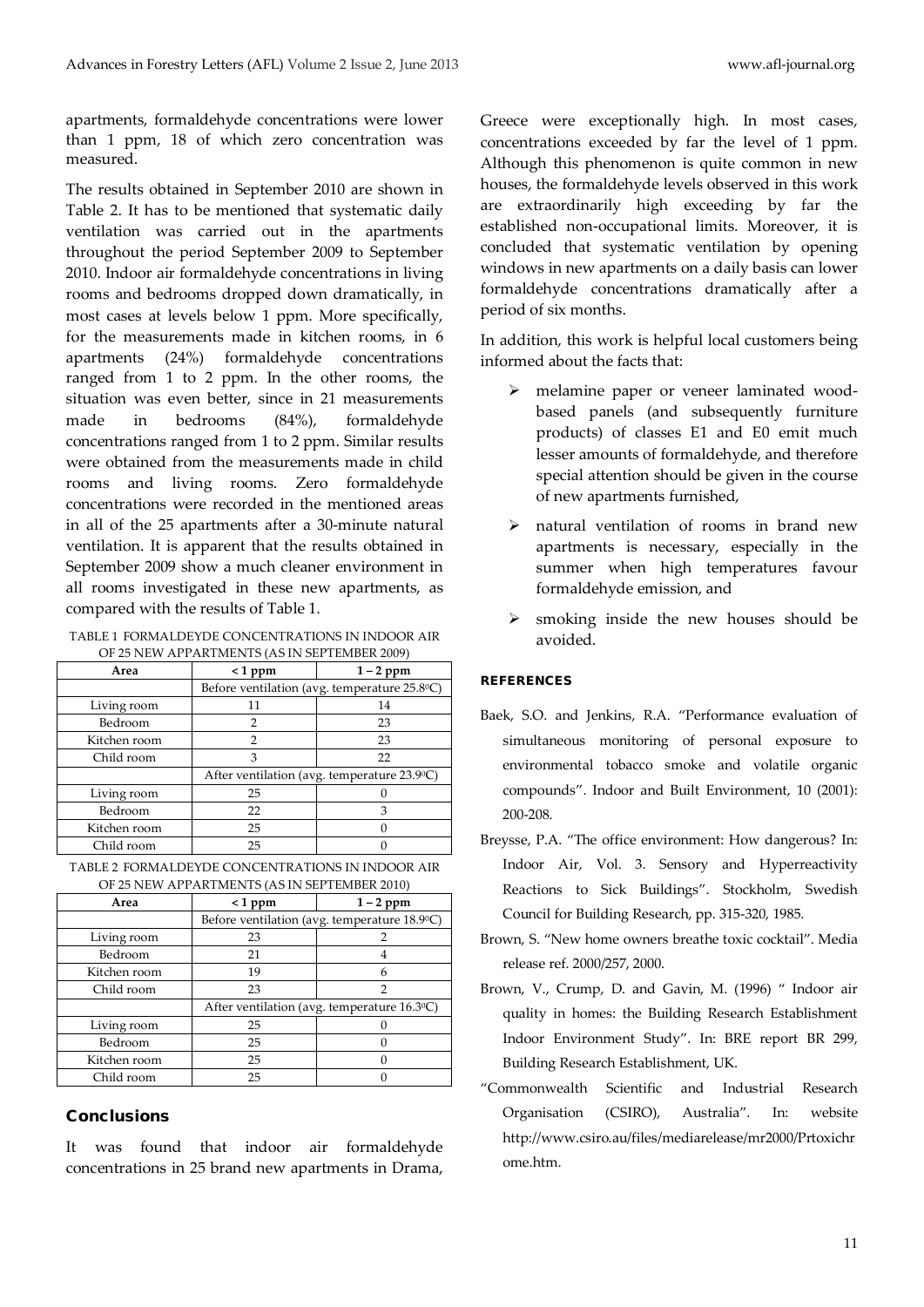- Dally, K., Hanrahan, L., Woodbury, M. and Kanarek, M. "Formaldehyde exposure in nonoccupational environments". Archives of Environmental Health, 36(1981): 277-284.
- Etkin, D.S. "Volatile organic compounds in the indoor environments". Cutter Information Corps, Arlington, MA, USA, 1996.
- Godish, T. "Indoor Air Pollution Control". Lewis Publishers, New York, USA, 1989a.
- Godish, T. "Wood smoke has formaldehyde in it". Indoor Air Quality Notes, 1 (2), July 1989, website: [http://burningissues.org/carwww/medical\\_effects/formal](http://burningissues.org/carwww/medical_effects/formaldehyde.html) [dehyde.html.](http://burningissues.org/carwww/medical_effects/formaldehyde.html) COST Action E49 Conference "Measurement and Control of VOC Emissions from Wood-Based Panels", 1989b.
- Guo, H., Murray, F. and Wilkinson, S. "Evaluation of total volatile organic compound emissions from adhesives based on chamber tests". Journal of the Air & Waste Management Association, 50 (2000):199-206.
- Guo, H. and Murray, F. "Determination of total volatile organic compound emissions from furniture polishes". Clean Products & Processes, 3(2001): 42-48.
- Hodgson, A.T., Rudd, A.F., Beal, D. and Chandra, S. ( "Volatile organic compound concentrations and emission rates in new manufactured and site-built houses". Indoor Air, 10 (2000): 178-192.
- IIgen, E., Karfich, N., Levsen, K., Angerer, J., Schneider, P., Heinrich, J., Wichmann, H., Dunemann, L. and Begerow, J. "Aromatic hydrocarbons in the atmospheric environment. Part 1: Indoor versus outdoor sources, the influence of traffic". Atmospheric Environment, 35 (2001):1235-1252.
- International Agency for Research on Cancer, IARC "Formaldehyde as carcinogenic to humans". Press Release no. 153 (15-6-2004), Lyon, France, 2004.
- Kelly, T.J., Smith, D.L. and Satola, J. "Emission rates of formaldehyde from materials and consumer products found in California homes". Environmental Science & Technology, 33 (1999): 81-88.
- Khoder, M.I., Shakour, A.A., Farag, S.A. and Abdel Hameed, A.A. "Indoor and outdoor formaldehyde concentrations in homes in residential areas in Greater Cairo". Journal of Environmental Monitoring, 2(2000):123-126.
- Khoder, M.I. "Formaldehyde and aromatic volatile hydrocarbons in the indoor air of Egyptian office buildings". Indoor and Built Environment, 15(2006): 379- 387.
- Kostiainen, R. "Volatile organic compounds in the indoor air of normal and sick houses". Atmospheric Environment, 29(1995):, 693-702.
- Kwok, N.H., Lee, S.C., Guo, H. and Hung, W.T. "Substrate effects on VOC emissions from an interior finishing varnish. Building and Environment, 38(2003): 1019-1026.
- Li, W.M., Lee, S.C. and Chan, L.Y. "Indoor air quality at nine shopping malls in Hong Kong". Science of the Total Environment, 273 (2001): 27-40.
- Mantanis, G. and Markessini, E. "Formaldehyde emissions from wood-based panels". Wood and Furniture, 169 (1998): 60-63 (in Greek).
- Mantanis, G. "Indoor air formaldehyde levels in brand new residences". In: Proceedings of the 12th Furnima Fair Symposium (28-4-2007), Thessaloniki, Greece (in Greek).
- Menteşe, S. and Güllü, G. "Variations and sources of formaldehyde levels in residential indoor air in Ankara, Turkey". Indoor and Built Environment, 15(2006): 273- 281.
- Minami, T., Matsumoto, H., Konto, F., Yamada, S., Matsumura, T., Ando, M. and Miyazaki, Y. "Variations in indoor air pollutant concentrations with time in a newly constructed private house". Japanese Journal of Public Health, 49(2002): 211-221.
- National Research Council "Committee on aldehydes, formaldehyde and otheraldehydes". National Academy Press, Washington, DC, USA, 1981.
- Pośniak, M., Makhniashvili, I. and Koziel, E. "Volatile organic compounds in the indoor air of Warsaw office buildings". Indoor and Built Environment, 14(2005): 269- 275.
- Samfield, M.M. "Indoor air quality data base for organic compounds". In: Report 600/13, Environmental Protection Agency, USA, 1992.
- Siskos, P.A., Bouba, K.E. and Stroubou, A.P. "Determination of selected pollutants and measurement of physical parameters for the evaluation of indoor air quality in school buildings in Athens, Greece". Indoor and Built Environment, 10 (2001): 185-292.